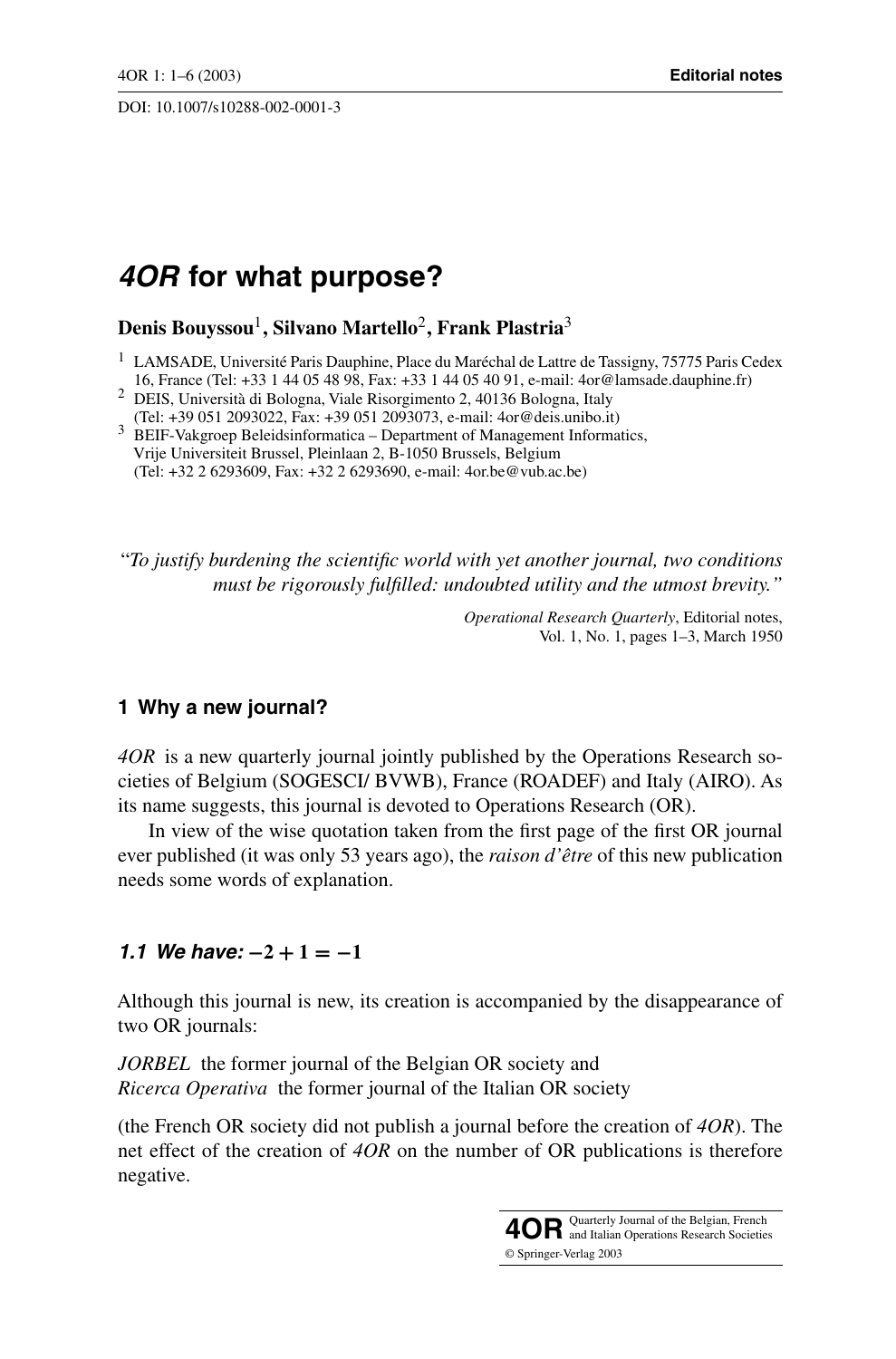*JORBEL* and *Ricerca Operativa* were undoubtedly good national OR journals. Then why stop them? Everyone who has been involved in editing a journal knows that:

- **–** chasing (good) papers,
- **–** chasing (knowledgeable) referees,
- **–** explaining (sometimes unpleasant) decisions to authors,
- **–** ensuring the diffusion of the journal,

are time-consuming and not so pleasant tasks. They only make sense if the results of these efforts have a minimal visibility in the OR community.

Both *JORBEL* and *Ricerca Operativa* demanded a great deal of effort from their editors, while having a distribution mainly limited to Belgium and Italy, respectively. Although the editors of both journals were often successful in attracting good papers, they were not as widely referenced as they deserved to be. An OR community is no longer defined by country limits. Spending much energy in order to produce a good journal that is not read as much as it deserves to be is not an efficient use of resources, a situation that is particularly unsatisfactory for someone working in OR.

This explains the creation of *4OR*. It remains a national journal… but will be the national journal of three countries at the same time. It will be a national journal but will be published by a commercial publisher that will strive to maximize its international diffusion: every member of any of the three promoting OR societies will receive  $4OR...$  but, hopefully, many other institutions and individuals will also receive it. This seems a much more efficient use of scarce resources.

## *1.2 OK, but why in English then?*

*4OR* is a Belgo-French-Italian journal that will only publish texts in English. Clearly neither of us is responsible for the choice of the present *lingua franca* of academia and industry. If you are not convinced by this obvious argument, let us say that, although our national societies are replete with polyglot individuals, we are not aware of many of them speaking at the same time Dutch, French and Italian (not to mention the fact that German is also an official language in parts of Belgium and Italy) and it would have been difficult to prevent authors from submitting papers in English. A journal publishing papers in four different languages was thought to be an interesting object but hardly a useful scientific tool.

With all apologies to our English colleagues, we are sorry to say that we will contribute to the diffusion of this new idiom known as *Continental English*. Although Continental English has a much poorer vocabulary and a much simpler grammar than its Shakespearian ancestor, it has nevertheless a few rules that authors willing to submit a paper to *4OR* are kindly invited to follow. With their help, we shall do our best to avoid enlarging the gap between Continental English and English.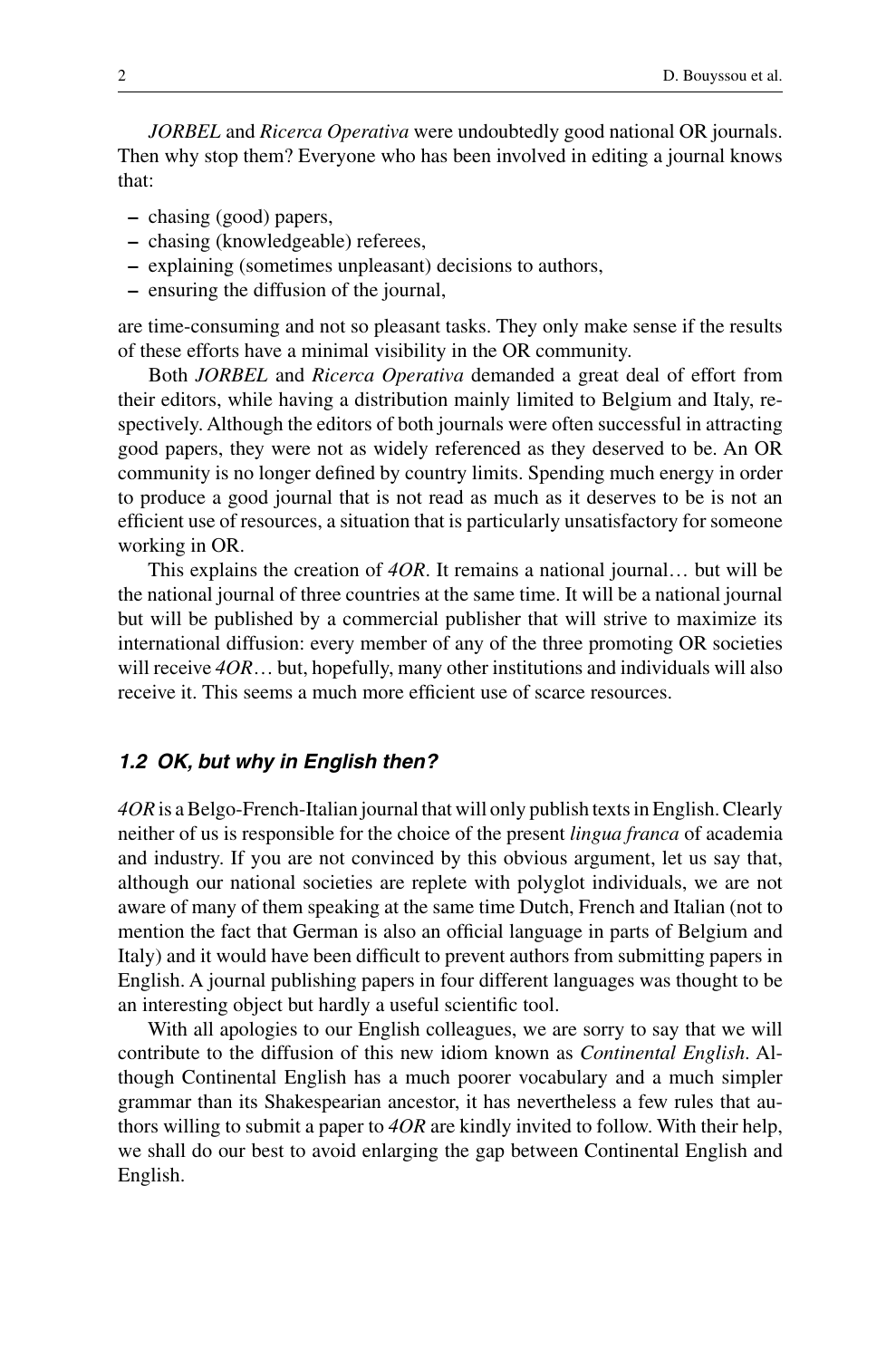#### **2 What type of articles will you publish?**

Basically, editors of a journal are interested in publishing any good paper dealing with the subject of the journal. We are no exception. Any good paper related with Operations Research is therefore of potential interest to the journal. However, there are already plenty of good OR journals around the world and we thought that (waiting to be in a position to compete with the most prestigious ones) it could be a good idea to define more precisely the type of papers we are interested in. This is all the more true since this journal is a national journal that should be of interest to any member of the three promoting OR societies, whether coming from academia or from industry.

The journal will be divided into five different sections of unequal importance.

## *2.1 Regular papers*

This section is the core of the journal. The aim is to be able to publish *good quality papers within a short period of time*. This will be the main distinctive characteristic of the new journal. In particular, it is hoped that such a policy will help young OR researchers to communicate their results in a fast and efficient way.

Publishing quickly is demanding for the editors and the referees. We have therefore decided to process all papers in electronic form, and to limit the length of the papers that will be considered for publication in this section to around 12 pages (in final form, i.e., without the 'referee' option of the Springer's template, see Section 3.1). This limit is fuzzy, but a constraint being fuzzy does not mean that it is non-existent.

More importantly, we have an uncommon policy with respect to major revisions. Quite often, referees suggest a major revision with the (secret) hope that the authors will withdraw their paper. More than often the authors do not withdraw their papers and keep revisions to a bare minimum. The revised version is then sent back to referees who were wishing never to see the paper again. This is a time-consuming and often very frustrating process. We have decided to suppress it altogether.

Papers needing a minor revision will not normally be sent back in revised form to the referees, and the area editors will check their adequacy to the suggestions of the referees. The revised version will have to be provided within two months. On the contrary, all papers needing a "major revision", i.e., a revision that cannot be reasonably expected to be undertaken within two months and/or that is likely to significantly alter the whole paper, will be rejected. This will clearly be of interest to referees. This might be tough for authors however. We feel that it is better for authors to have a paper rejected quickly (with constructive comments) than a paper entering endless rounds of major revisions. Needless to say, papers rejected because they need a major revision can, after substantial rewriting, be resubmitted to *4OR*. They will then be considered as new submissions and, thus, evaluated by two, possibly new, referees.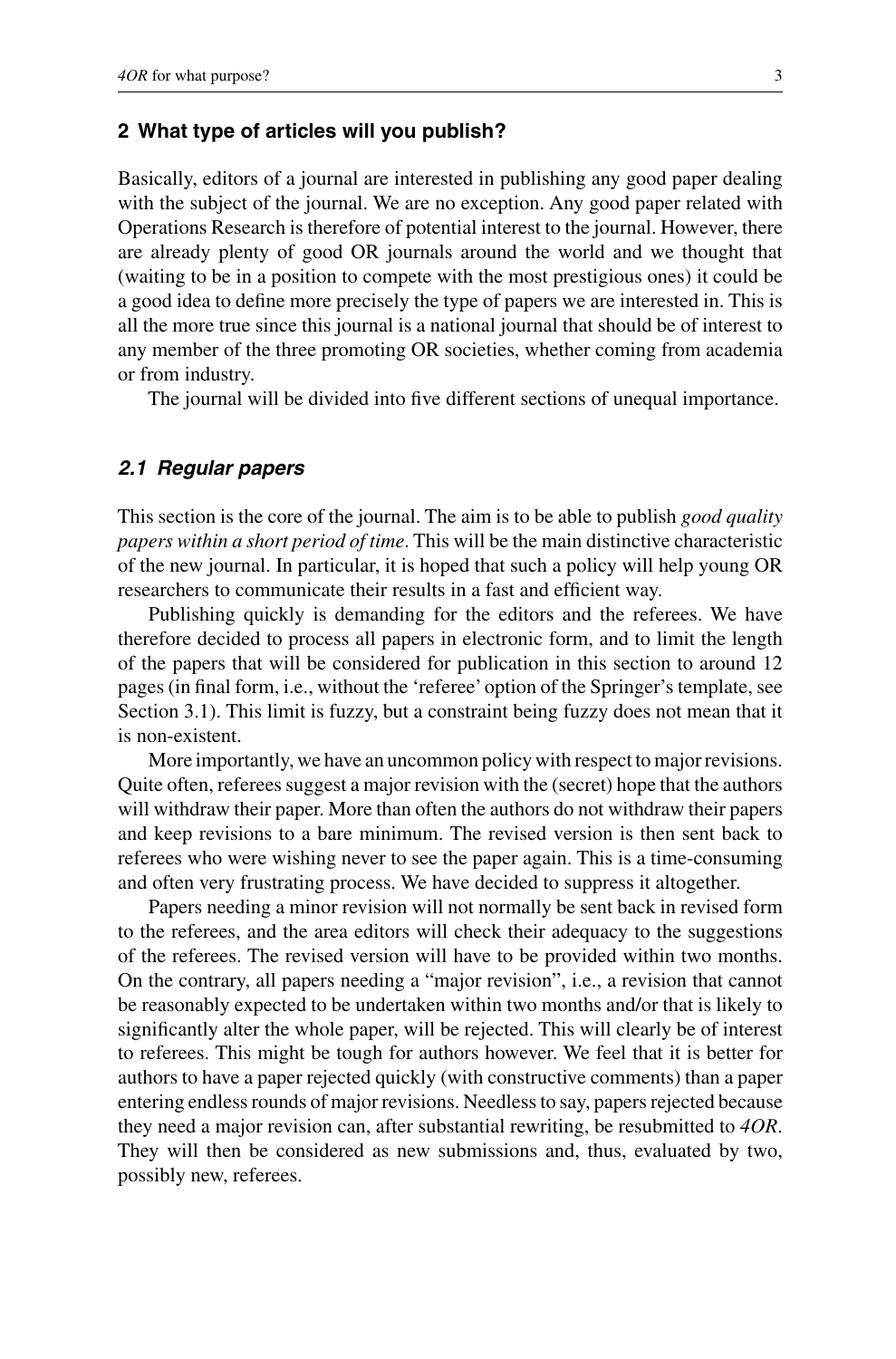The refereeing process of regular papers will conform with the usual standards of academic journals. It will involve at least two independent referee reports and the advice of an appropriate area editor.

#### *2.2 Invited surveys*

This section is limited to one paper per issue. It will consist of "state-of-the-art surveys" written by prominent researchers on invitation by the editors. Papers in this section will be refereed according to special guidelines.

#### *2.3 Industry section*

This section offers a means of communication between OR practitioners and academics. Papers published in this section will consist of case studies, state-of-the-art papers on the applications of OR techniques or reflections on the practice of OR. Papers in this section will be refereed according to special guidelines. The possible need for confidentiality will be assured as long as the referees have sufficient freedom to evaluate the paper.

### *2.4 PhD section*

Professors may represent the present, but are less likely to be the future of a scientific field; their students are much more likely to be so. We feel that a national journal has the responsibility to publicize doctoral works.

We will therefore publish abstracts of doctoral dissertations defended in Belgium, France or Italy after January 2002 (Belgian, French and Italian students defending their dissertation in another country are also invited to submit). Authors are requested to prepare an under-700 word abstract of their work and to send it to 4or@lamsade.dauphine.fr via their supervisor or promotor. These abstracts will be published under the responsibility of the supervisor of the work, the editors of the journal keeping the possibility not to publish all abstracts received.

#### *2.5 Display section*

This section is intended for research groups and OR firms within the community of the three countries. They will have the opportunity to describe their recent directions of research and development and put their achievements in perspective. An annotated bibliography of the recent publications or realizations will document the text.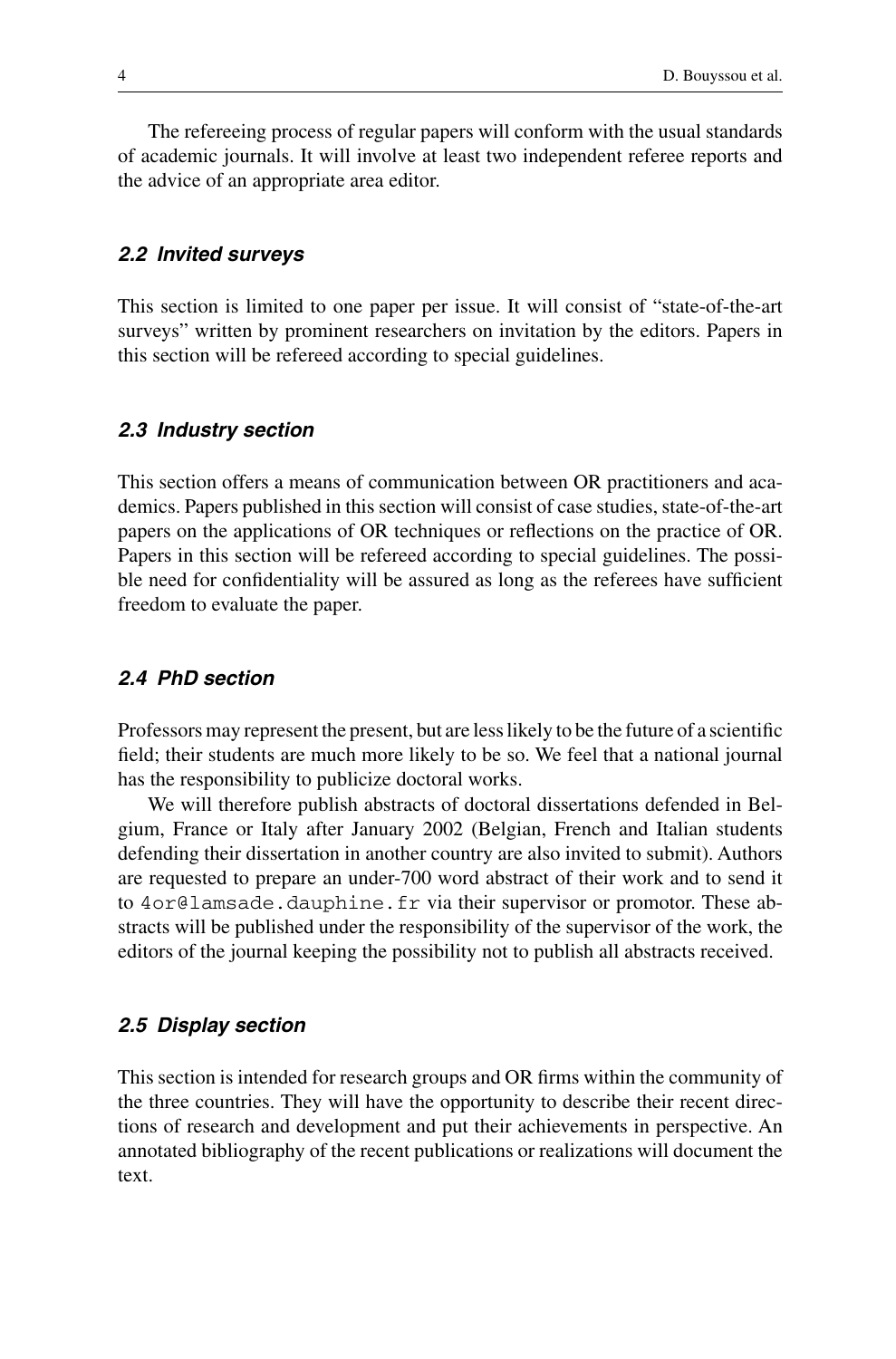## *2.6 OK, but what is your vision of OR?*

Although this will be tempting and challenging, we shall refrain from trying here a new definition of OR. Let us only mention that our view of OR is characterized by three main convictions:

- **–** OR is a *science*.When confronted with a complex problem, there may be several ways to deal with it. You may ask an astrologer, perform a ritual sacrifice or simply ask a friend. OR's distinctive touch lies in the willingness to use formal tools to foster reflection and creativity. Rigor, clarity, transparency and usefulness are therefore our natural guides.
- **–** OR is an *applied science*. It is more than a collection of techniques and cannot live without a close contact with the real world in which its models and tools are (hopefully) implemented. Applications of OR to new situations or to new sectors will clearly be of particular interest.
- **–** OR has *fuzzy boundaries*. Dealing with real-world problems rarely only requires the mastering of techniques belonging to the historical core of OR (e.g., mathematical programming or combinatorial optimization). More than often, Statistics, Computer Science or Management skills, just to mention a few, will be badly needed. An OR journal should not neglect these non-core skills. It should encourage mixing OR with other scientific fields in order to tackle complex problems.

## **3 Practical aspects**

## *3.1 How do I submit a paper?*

Please refer to the "Instructions for authors". Let us however insist on the following points.

- **–** All papers must be sent in *electronic form* to one of the editors. We strongly encourage the use of LAT<sub>EX</sub>, although files prepared using Word are also acceptable. Please prepare files in such a way that their electronic transmission to referees will not be likely to cause any difficulty. Practically, this means that we only expect to receive compressed postscript or pdf files (bandwidth and disk space are scarce resources).
- **–** Please take into account the special style files that have been prepared for the journal, available at Springer's website, where a template is also provided for the preparation of LATEX manuscripts. You may not like this style. However, you will certainly not want to read a journal in which each paper has its own style…and none of the editors are prepared to reformat individual files.
- **–** The final version of accepted papers has to be provided also as a LATEX or Word file.